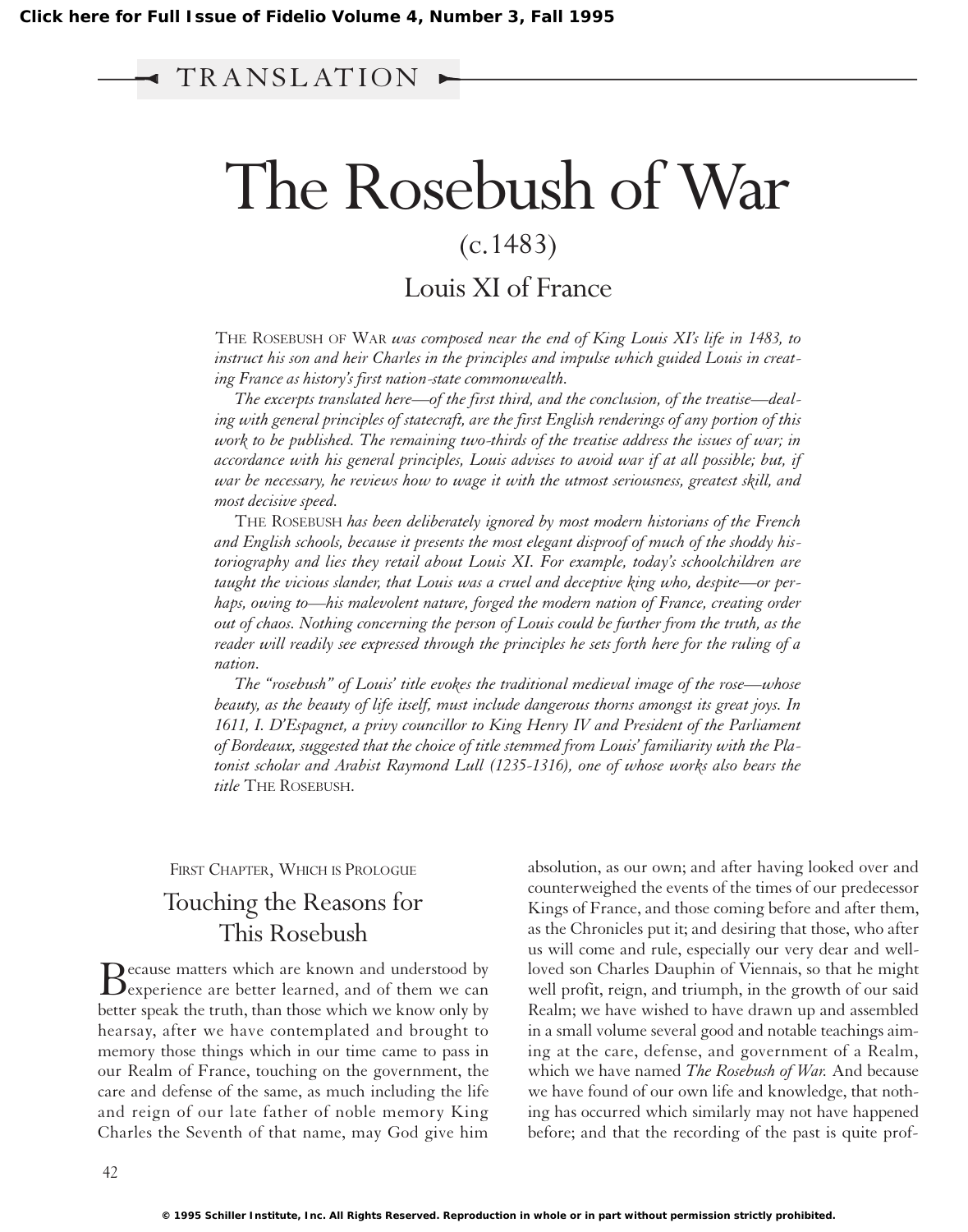itable, as much to console, counsel, and comfort us against adversity as to steer clear of those troubles against which others have stumbled, and so enliven and drive us to do good like the best of men; we have wished to append abridged Chronicles, from the times of our predecessors the first Kings of France up to our own coronation, because it is both a great pleasure as well as a good pastime to recite past events, how and in which manner and in what sort of time they occurred, such as losses and conquests, or subjugations of towns or the country.

SECOND CHAPTER, CONTAINING THREE SECTIONS

# On the World, Death, And the Soul

#### *On the World*

The greatest care a wise man must have in this tran-<br>sitory world is for his soul, which is perpetual and which bears the charge for the activities of the body, which shall rot upon death, which spares neither the great nor insignificant, noble nor villain, strong nor weak, rich man nor poor, old nor young—all are equal before it, and so it gives no more time or better forewarning to one than to the other; for which reason each should seek to have a good soul, and not put his heart too much in the world or its goods which he must leave finally behind. And it is a passage through which have passed and will pass all valiant warriors, all wise men, all saints, and all of those who from Adam and Eve descended and will descend, and none will remain, but only the renown of their acts will remain, those for the good in benediction, for evil in malediction; for which reason, each in his estate and his calling must hold and conduct himself such that, when the trumpet of retreat sounds, of which the hour is uncertain, we be so provided as to give good account and balances when presented before the great Judge.

This world is compared to a well-lit fire, in that a small one is good to light the way and lead us, but who takes too much of it, is burned.

The world will easily consume him who relies too much on it.

The world, which lives not in equity, is but delight for one hour, and sorrow for several days.

The world teaches those who live in it, by those who have left it.

He who takes great pleasure in this world, cannot but be unfortunate in one of two things: that is, to not have what he coveted, or to lose that which he has won through great effort.

He who looks at and considers the span of his life, will find that he will have had more affliction than peace in this world.

We must not love this world except in doing good, because life in this world is brief and affliction endless, which shall be brought upon those who have not lived rightly.

Man cannot but have affliction and toil in his life. If he eats not, he dies, and if he eats little he becomes feeble, and if he eats too much, he injures himself and becomes sick and cannot sleep. Thus is it a hard thing for a man to be hungry long.

The estates of this world and the end are represented by the game of chess, wherein each personage is in the place and degree which behooves his estate as long as the game lasts; but when it is done, everything is put into a bag without order or any difference; thus it is with all estates of this world: While life lasts, each holds the status which is ordained to him, but when life ends in death, which separates the body from the soul, all are put into the earth, or into a tomb, which is the same thing.

#### *On Death*

Death is a light thing to him who is certain that after<br>him good will come of it: for who lives a good life, will die a good death.

Death is the rest of the covetous, because the longer he lives, the greater his afflictions and yearnings multiply, and thus to him death is more agreeable than a long life.

The death of an evil man gives great respite to the good who has recompense of his good works; and to the evil man as well, such that he will do no more evil nor sin against anyone.

None should fear death, having defended the common good, for therein is merit. As well we are bound to fight for our country.

### *On the Soul*

Who wishes to die a good death, must seek to have a good soul.

A good soul is a delight and joy among good men, but among evil men it is sorrow: it loves the good and commands it be done. The good soul plants good and its fruit is salvation; the evil plants evil and its fruit is damnation. The good one defends itself, and others are saved by it; and the evil loses itself, and others are lost through it. The good receives truth and the evil receives lies; for there is no lesson so small that a good soul might not profit, while the evil is unable to profit from any good lesson which one might put before it.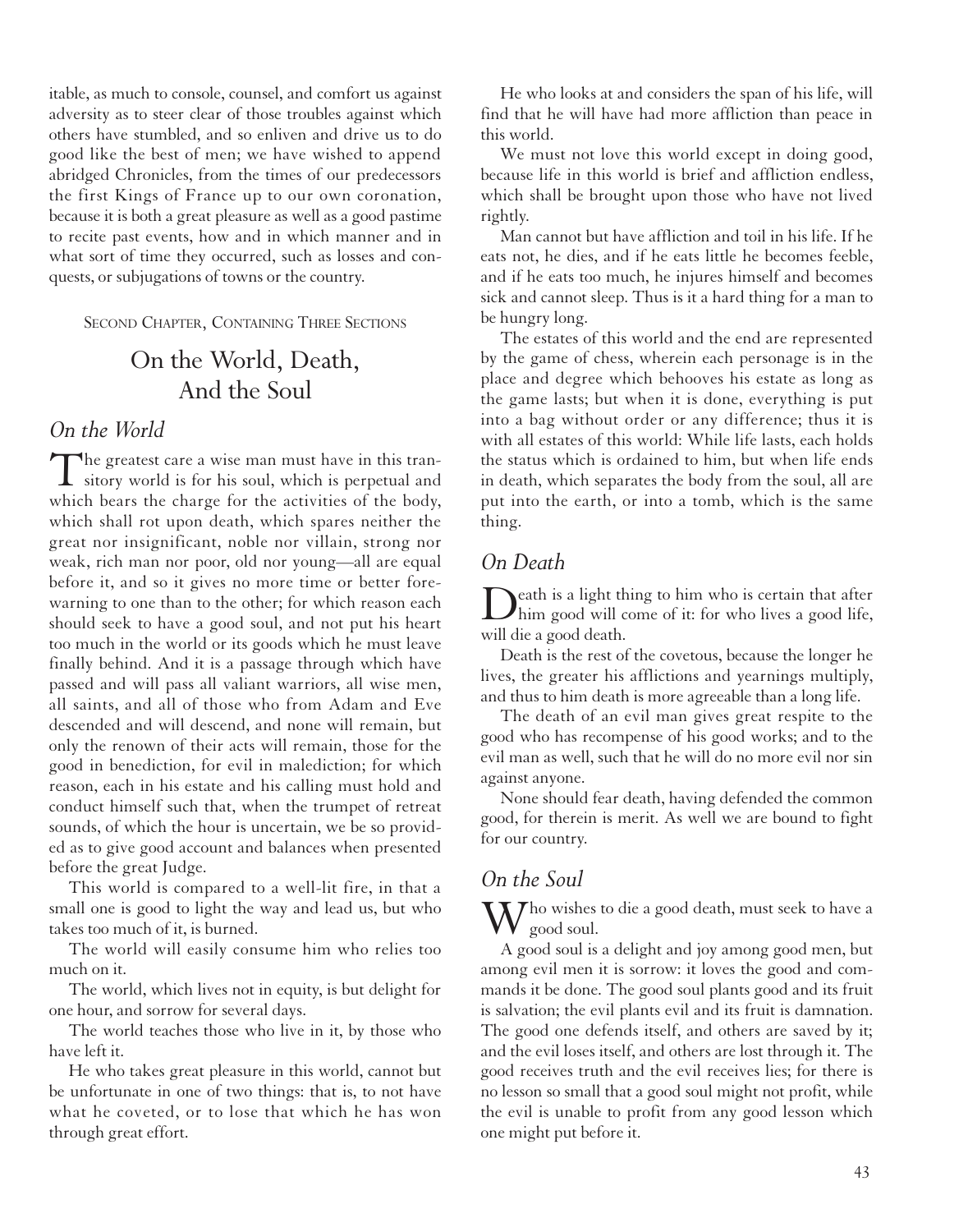Who wishes the life of his soul must not fear corporal death. For when a reasoning soul changes itself to the nature of a beast for lack of reason, even though it be an incorruptible substance, it is taken for dead, for it loses its intellective life.

Since everything, including our creation, comes from God, we must desire that our souls return to Him, by doing such good works that the memory of them will be in perpetual benediction. It is a good and charitable thing to risk one's life to defend the common good which concerns all estates: that is, the commonweal of the Realm, which the Pope Zachariah prescribed to the nobles of France, who had sent him an embassy to advise them on why the Kings who had long reigned in France were content to reign in name alone; for the magistrates of the Royal house governed and led wars.\* "He," said he, "who governs the commonwealth well, and who understands that he governs for more than his own profit, is worthy of being called King."

#### THIRD CHAPTER

## *On the Estate and Duty of Kings And Princes*

Consider the duty of Kings and princes and their cav-aliers,† that their estate and vocation is to defend the common good, both ecclesiastic and secular, to uphold justice and peace among their subjects, and to do good. They will have good in both this world and the next; and if they do evil only, affliction will come, and it shall come to pass some day that one must leave the world to go and give account of one's undertakings and receive one's reward. And to risk their lives for another, which among all other estates of the world is most to be praised and honored. And because the common good which concerns many, which is the commonweal of the Realm, is more praiseworthy than the particular, which often has frustrated the common good, we have freely put into writing the acts of the princes and the cavaliers, and all good doctrines which serve their estate.

I have seen nothing which so destroyed and annihilated the power of the Romans, as when they betook themselves more to the particular than to the common good.

#### *On Justice*

 $\sum_{n=1}^{\infty}$  Justice reigns in a realm, the common good is well guarded, and so is the particular: for Justice is that virtue which defends human company and community of life, such that each may well use common things as common; and the particular as particular.

Who wishes to follow Justice, must love and fear God, so that he may be loved by Him; but one cannot love Him better than to do good to each man and evil to none, and then the people will acclaim him just and follow him, and revere and love him.

Who would be just, it is not enough to not do harm to others, but one must also oppose those who seek to do harm to others:

Thus, a man is just who brings about peace and tranquility.

Of justice, two things appertain: the will to benefit all men, and to do injury to no man.

When evil acts began to multiply in the world dangerously, in order that the evil-doers be punished, men submitted their necks to the service of the lords, who were thus instituted to defend right among them.

According to the nature of the people and the countries, the Kings established laws in their lands, through which their lands and Realms were and would be maintained. Thus in this one is a cavalier, the other a merchant, and another a laborer. And since the profit of one empire is by gaining of another, wars and hatred would arise and be the destruction of men, if there were no Justice, which defends and guards the community of life and of which the power is so great, that evil-doers altogether wish that justice be withheld from among them.

A King is good and noble, who in his Kingdom removes a bad law, in favor of a good one, and takes care not to break a law which is profitable to the people, for the people will always obey a benefactor.

The greater and sovereign good, which a King could have in his Realm, is the obedience of his subjects, for God requires no more of His creatures.

Through the observation of the law, Kings and princes do for the people that which they must and are bound to do, and remove that which they are bound to remove.

When Kings have no regard for the law, they deny to

–––––––––––––––––

<sup>\*</sup> Pope Zachariah was Pope during the reign of Pepin, Charlemagne's father.

<sup>†</sup> *Chevalier.* Louis is not referring merely to the knights or noblemen who composed the mounted forces of the army, but is speaking more broadly of a new *national military.* The breakthroughs effected by Joan of Arc and Jacques Coeur in using free commoners as archers and cannon artillerymen in war-fighting, was carried to its farthest extent during Louis' reign. This was the first time in history that a *national military* acted as the defender of a nation-state. In other portions of the *Rosebush,* Louis stresses the importance of training soldiers to fight for the whole nation, rather than their local region alone. To avoid confusion with the feudal order of knighthood, *chevalier* is here rendered as "cavalier"; similarly, *chevalerie* is later rendered as "cavalry."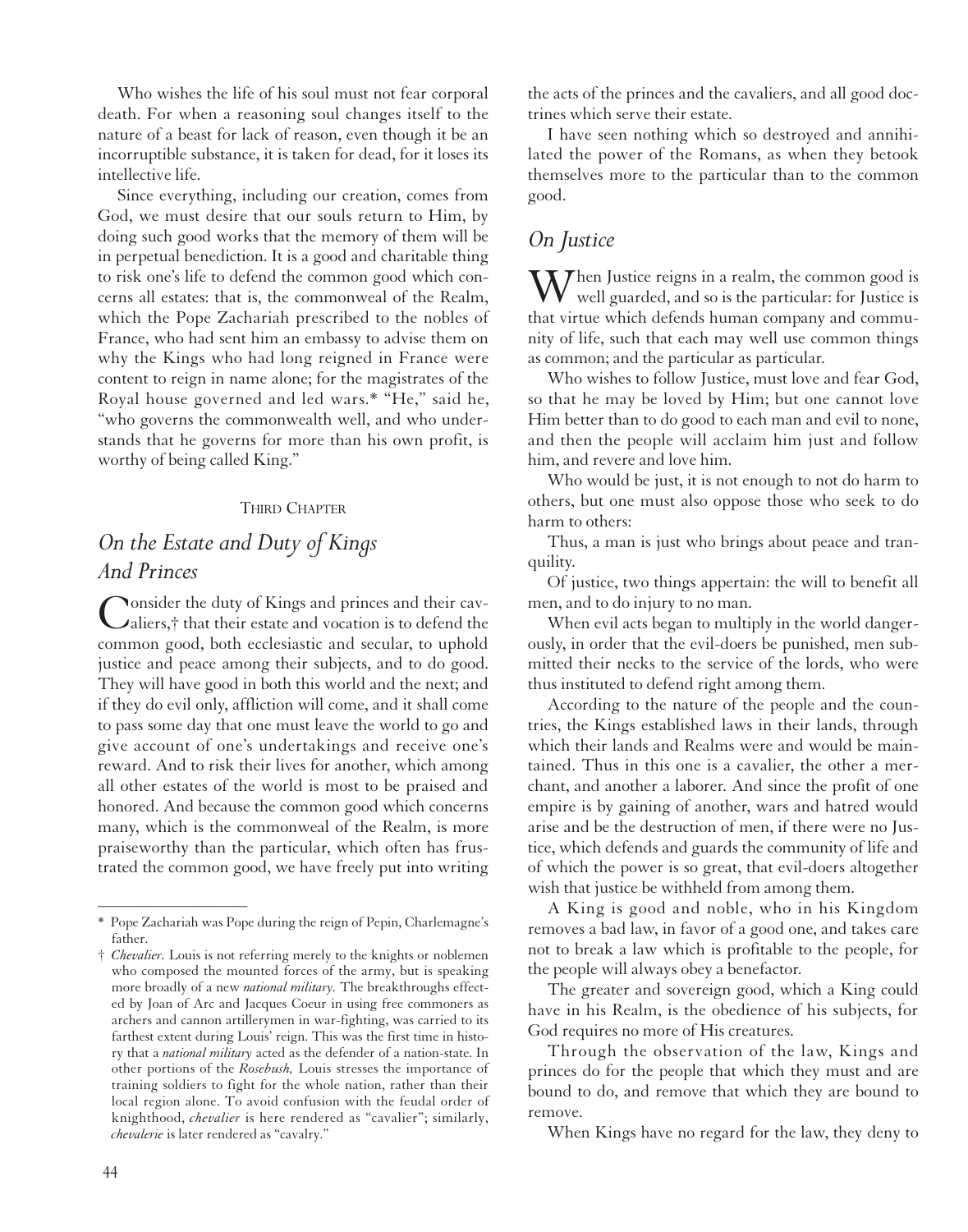the people what they ought to have left to them, and do not give them that which they should have, and in so doing make the people serfs and lose the name of King: for no man should be called King, but he who rules and has seigneury over free men; for free men of their nature love their lords, while serfs naturally hate them, like slaves their masters. A King ruling in right and justice is King of his people, and if he reign in iniquity and violence, however much his subjects hold him for King,

their will and courage are inclined toward another. For the King is like a great river, from which come small rivers and streams, and if it is calm and clean, the small rivers and small streams are calm and clean, and if turbulent and dirty, they are turbulent and dirty.

When the King wields his seigneury otherwise than he ought, envy grows about him, from which falsehood is born, and after, hate; and then injustice, from which battle is born, through which law and justice perish, and thus his possessions and domain are lost to him. But when the King wields his seigneury as he ought, truth grows in his Kingdom, from which will come justice; of justice, love; of love, great gifts and services, by which the law will be maintained and guarded and



*Louis XI of France*

defended, and so his people will flourish in peace and unity.

The subjects of the King are to the King, as wind is to fire: For when the fire is lit, where there is no wind, it is slow to reach any intensity.

The King must think of the condition of his people and visit them often, as a good gardener does his garden; for just as it appertains to the people to be subject and obedient to the King, thus also does it appertain to the King, to diligently see to the government of his people, and that must be his chief care. For the good which he obtains from them, is to hold and govern his people in peace and justice.

The King is with his people, as the soul is with the body: If the soul inclines itself toward evil, the body follows it, according to the common proverb, "As is the lord, so is his servant."

No one could be better loved of his people nor have a durable lordship, but by doing them good; for in grieving them, since he has lordship over their bodies, hardly could he have lordship of their spirit. Much would do little in that case, to be loved; and much danger has often arisen from enraging them, for anger bears hatred, and the populace's hatred often subjects the populace to the tricks of his enemies.

Kings are honored by the teaching of good laws, by

the conquest of Regions, and by the populating of deserted lands.

It behooves a conquering King to establish and defend good justice in the Realms and lands which he has acquired; for, however much difficulty it was to conquer them, so much more difficult is it to defend them well.

A King must always make use of and act by counsel and by good and ripe deliberation; for the greater his power, the more dangerous is it for him and his Realm, to follow his will without counsel.

It is a greater thing to know how to be lord over one's will, than to be lord of the world from East to West.

Who has good and loyal counsellors and gives them credence, his Realm and power grow and flourish, like an

orchard well watered; for, as the orchard through dryness and lack of water cannot bear fruit, neither can a Prince, or his Realm, bear fruit, if he does not have good and loyal counsellors, or does not believe them.

A wise King with good understanding, uplifts and gives worth to his counsellors.

When a King knows that one of his subjects has committed a crime against him, he must rapidly and without waiting inquire into the truth of the matter, and the enormity of the crime, and if he acted with aforethought or by ignorance, and also if he is accustomed to doing so, and if it is established true let him make amends, and on each of these points give remedy immediately.

And when a King of good discretion has two urgent things to do, he must begin with the most noble and beneficial: and if both are of the same standing, he must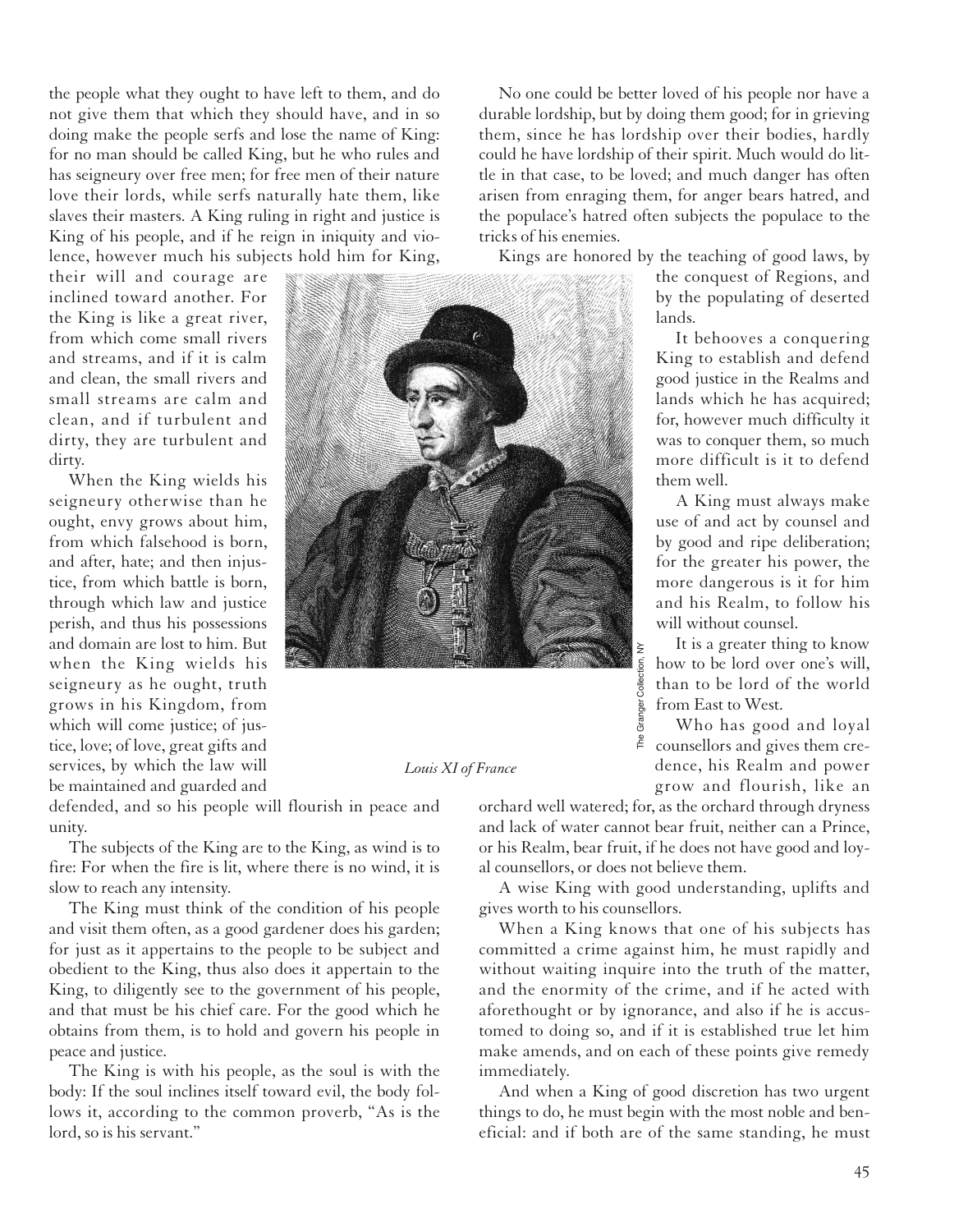begin with that which he could least recover in the future.

If a King holds in as great love those who are disloyal and evil as he does good men, one must not hold him for King, nor should he rule for long.

A King must commit his cares to him whose judgment, faith, and governance he has tested; and, if such a one he cannot find, let him take one who has always conversed with wise men, and not at all with his enemies.

A King must not trust in him who spites him; in a man who is covetous; in one who has leapt from great poverty to great wealth; in him whom he has deprived of his goods and lands; nor in him who has some knowledge or friendship with some of his enemies. Who would do otherwise, puts himself at the mercy of his enemy: And above all, he should beware of a reconciled enemy, for that one, could he but find an opportunity to avenge himself, he could not but satisfy his bloodlust.

A King must not be deceived, if some men offer themselves to him in his prosperity, nor forget to honor his cavalry\* and give them high wages, however much he may think to have few enemies; for whatever place he might be, he will always have something to do with them.

A good King should resemble a good and beautiful flowing river, which brings benefit to each man. The good King takes pride in his good cavalry and in his good people; for his Realm is defended by the cavalry, and by his people, he and his cavalry have all that they require. And yet the King must give more attention to address himself to maintaining his people in peace and justice, than to abandoning himself to his cavalry; for without the people, the cavalry cannot be maintained; and insofar as the people are well governed, more so will they be more obedient; nor is there anything which more behooves a Prince, than to covet the love of his people.

A good King is he who takes pains to protect his subjects as he would himself, and who is not so rigorous nor oppressive that he force them to leave his lordship; and also is not so easygoing towards them, that they make light of his authority.

If a King is merciful, his ministrations will be a great good; if he is prudent and truthful, his people will rejoice with him; and if he is just, his reign will endure.

A King must not be too strict to correct the faults of men, for men cannot always prevent themselves from failings, by which it betimes behooves him to pardon errors; and if he must deliver punishment, he must show that he does it by necessity of redress, and not in the semblance of revenge.

The King, when he knows one who loves him, must keep him well: for in losing one friend, one wins several enemies.

The best King who could be, is he who is not subject to his willfulness, and who does all things which are good and beneficial for his people, and has his eye and heart more to the good governance of his Realm, than to the delights of his own body, or to his whims.

The King must never commit to another the tasks of his Kingdom which are necessary for him to do; for any one of the tasks of his Kingdom which is small, does not pertain to him to do; but that which is difficult, does pertain to him to do, without committing it to someone else.

Thus if he commits to another the great tasks of the Realm, and if he occupies himself with the small, he will soon see what sorrow will come to him in the future.

And if the King makes light of or leaves aside some of those small things which he ought to do, he will freely leave aside the greater ones. And so he is lost and destroyed bit by bit, as a small illness grows and destroys the body, if a good cure is not effected in time.

And if the King is lazy or careless in seeking out and inquiring into the doings of his cavalry and his people and his enemies, one day, he will not be secure in his Realm.

The greatest benefit that a King might do for his Realm is to remove malefactors and reward good men; for, if he gives to evil men what they do not deserve, he removes the spirit to do good from the others, and in a short time there will be such a fill of worthless men, that he will not be able to be free of them.

A King must better love crude words which are beneficial and true, than sweet words of shame and flattery; and especially, he must not heed sweet words from his enemy. For thus, like some who put poison in a sweet drink, similarly under sweet words are often hidden shame and treason; whence the saying of Cato, "The birdcatcher plays his flute sweetly when he wishes to deceive the bird."

In this case, the King must be wise, prudent like the snake called asp, which closes its ears so it may never hear the enchantment by which one wishes to deceive it. And consider that, as medicines, which often give health, are bitter and of a strange taste, so also does a crude speaker often give better counsel than a sweet-talker.

And always, as gold is more precious than any manner of metal, so is the science of speaking more noble than any art in the world; of which Tullus said, the highest science of governing people, is thus rhetoric, which is the science of speaking well; for, if speech had never been

<sup>––––––––––––––––––</sup> \* *chevalerie.* See previous footnote on *chevalier.*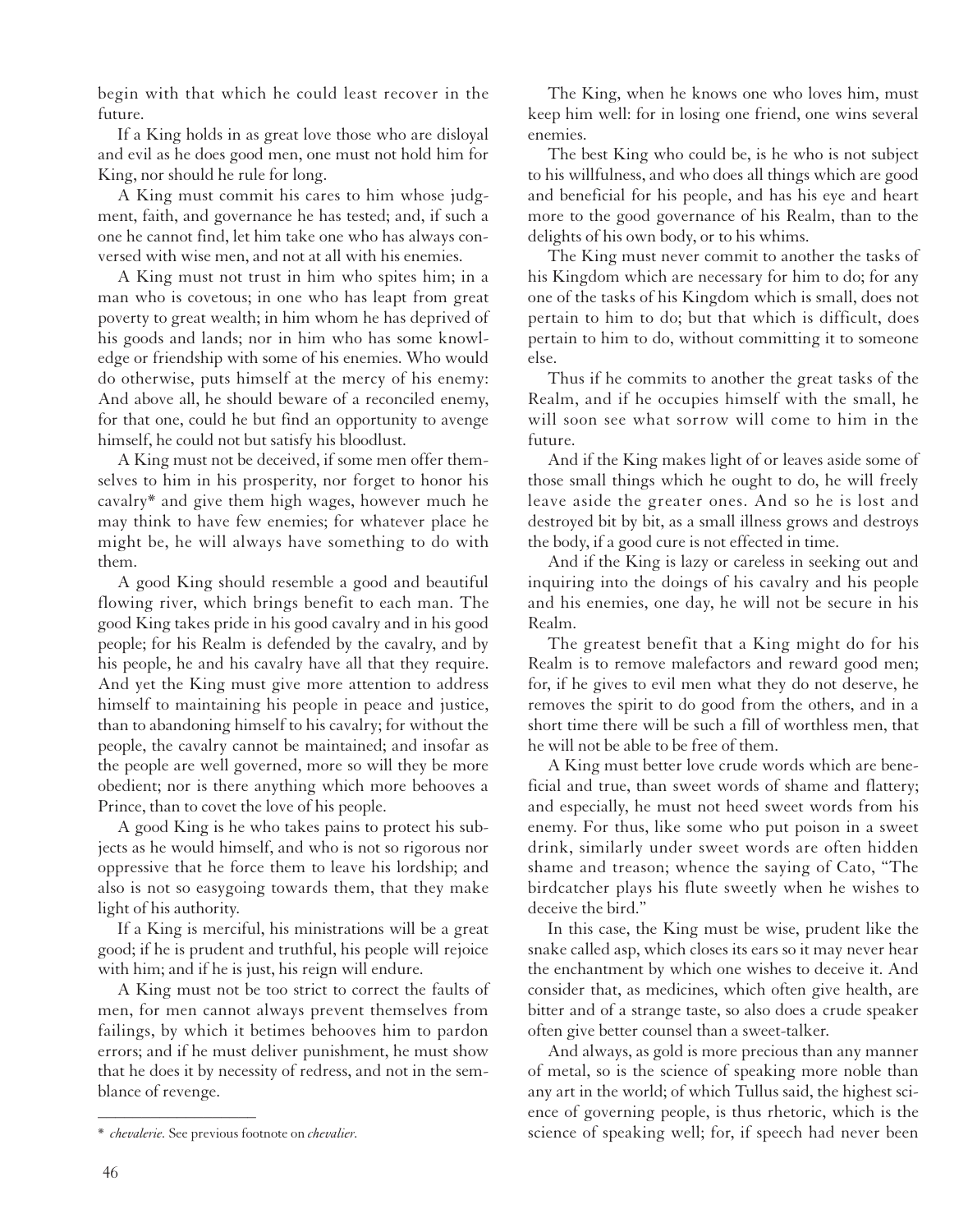summoned, there would be no establishment of justice, nor of human company.

Of which, one must know that speeches and sayings are given in four ways:

For some men are armed with great sensibility and good speaking, which is the flower of the world; others are devoid of good speaking and sensibility, which is a great mishap.

Some men are devoid of great sensibility but are very beautiful talkers, which is a great danger, from whom the King must protect himself sovereignly.

Yet others are full of sense, but they remain quiet for poverty of their speech, and thus require aid.

In good speaking there is use and art which are full of great lessons; and learning is nothing else but the knowledge which comprehends things as they are, and can foresee them, and give them a definite end and measure; and when knowledge is joined with rhetoric, nothing but good can come of it.

We read of King Alexander, who when his father the King was near death had him crowned and made King of his Realm and made him sit on the Royal throne, and the Princes and lords were content with that; nonetheless, after the death of his father, to draw to himself the hearts of his men and subjects, he said among other beautiful words: Good lords, I wish to have no seigneury over you, but to be as one of you, and, I wish that it please you to accept me. I would love what you love and hate what you hate. I do not wish in any manner to be in opposition to you or your acts. But I, who hate frauds and malice and have always loved you when my father was alive, and still do and will always, counsel and pray you that you fear God and obey Him as sovereign Lord, and elect that one as King, whom you see the most obedient to God; who will best think of the good standing of the people; who will be most easy-going and merciful to the poor; who will protect justice and right among the weak as much as the strong; who most will expose his own body for the commonweal; who for no delectations nor delights will be slow to protect and defend you; who most boldly places himself in danger of death to destroy your enemies; and who by means of his good works protects you from evil. For such a man must be elected King, and none other.

And when his men had heard his reasoning and recognized his great discretion and subtle understanding, they were greatly surprised and responded to him: We have heard your reasoning and have accepted and accept your counsel, so we supplicate you and wish that you reign and have lordship always over us, and we hold that no other has so well deserved to be our King. And so they

elected him seigneur and King, and crowned him, and gave him their blessing, and prayed to God that He keep him. To them he said: I have heard the prayer which you have made for me, and how of good heart you have made me King, so I ask humbly of God, that He confirm His love for me in your spirit, that it be His desire that He not suffer me to do anything but what is profitable to you, and honorable to me.

We read as well of King Solomon, whom the people feared greatly for the great judgments he made. And also several others, whose lives must be as a light for those who come after.

## *On the Common Good of the Realm*

The first laws of the princes deal with the common  $\perp$  good, which is the commonweal of the Realm, and the Knight is principally created for the defense of this common good, as are the cities and the realm.

At the beginning of the century, when cities and towns were first made, rural life, deprived of men, was shared with the community of dumb and wild beasts.

And cities were, from the first, the name for the common good or the commonwealth.

A city is the assembly of people to inhabit one place, to live under one law; and thus, as people and their habitations are diverse, so also are appearances and the laws diverse throughout the world; and accordingly are there diverse lordships to guard the common good, so that the strong do not harm the weak, and each one may have what is his, which he may employ by right and reason.

The government of the Realm must from the beginning be firm, and rest upon three pillars.

The first is justice, which must be fixed and established within the heart of the King, who must render to each his right, and lean neither to the right nor to the left.

Solomon said that, "A just King will never have mishap."

The second pillar is reverence, which the people must have, in the way of the Apostle, who said, "Honor thy Lord." That is the only thing in the world which seeks the merits of faith, and which overcomes all sacrifices.

The third pillar is love, which must be in the one and in the other. For the King must love his subjects with a great heart and a dear faith, and seek day and night the common profit of the Realm, and of all his subjects; and also must they love their King with a right heart and true intention, and give him counsel and aid in upholding his estate and seigneury. It is said, that one is a good cavalier and loved by God, who loyally loves him who reigns by authority over him.

\* \* \*